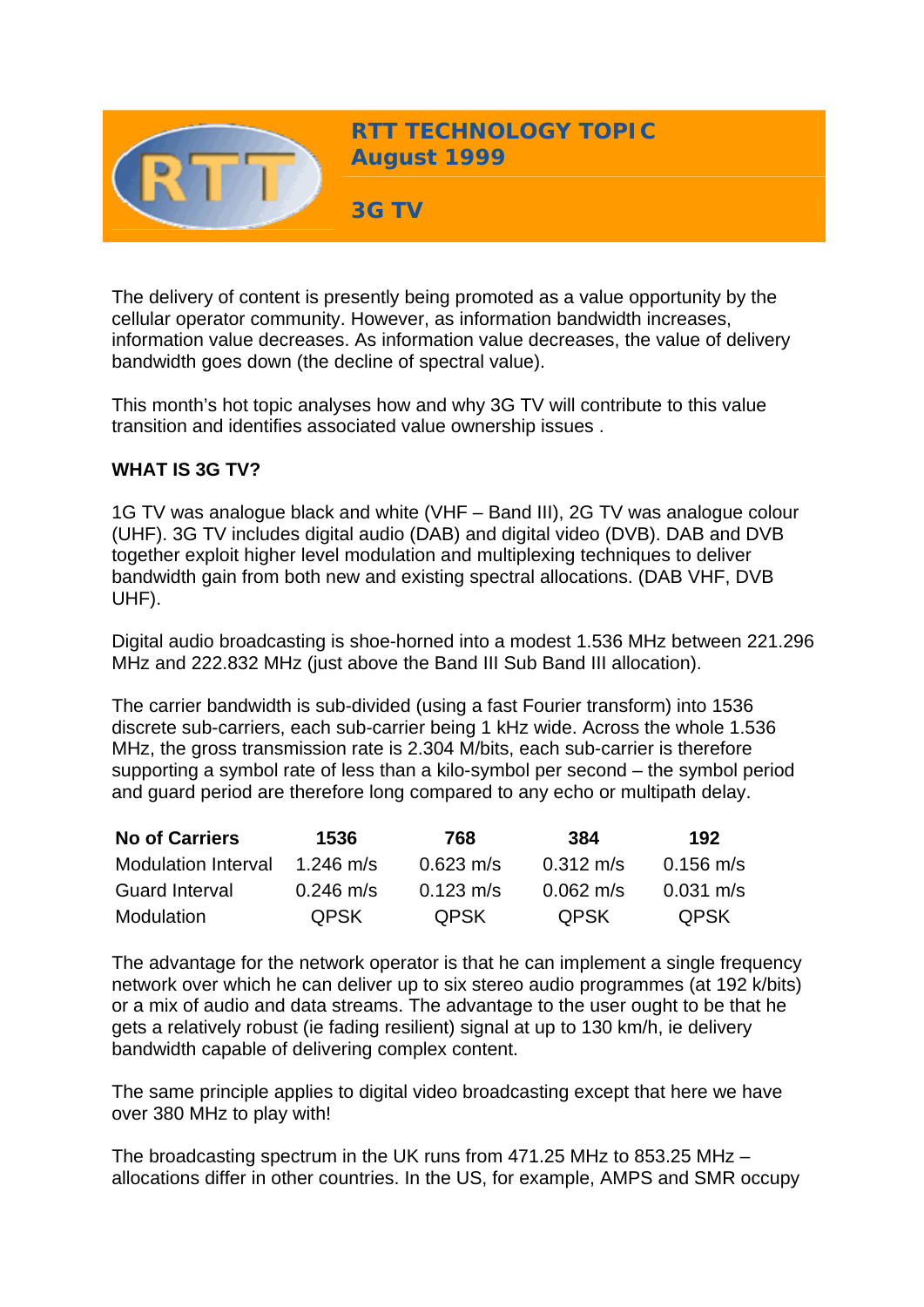the 800 MHz bands but in all countries, the broadcasting community generally has access to large amounts of spectrum.

Digital video broadcasting divides down into DVB-S (satellite), DVB-C (cable) and DVB-T terrestrial). All three access technologies use common clock and carrier recovery techniques but differ in terms of the modulation used. DVB-T shares RF bandwidth with the existing analogue TV channels, for example in the UK, channels 21 to 68 (471.25 to 853.25 MHz)

Digital terrestrial channels divide each 8 MHz down into either 8000 or 2000 carriers (8K or 2k). Like digital audio broadcasting, this means a low symbol rate on each carrier. The frequency spacing is orthogonal (although the carriers overlap in the frequency domain).

The low symbol rate makes the modulation multiplex resilient to multipath delay – because the signal is similar to flat noise it is also fairly benign to the proximate analogue channels.

Modulation options include QPSK giving 10.6 Mbits/s, 16 QAM giving 21 Mbits/s and 64 QAM giving 30 Mbits/s. As the bit rate increases, the robustness of the signal decreases, i.e. the network density and/or transmitted power needs to increase. DVB-S, using QPSK on a single 6, 7 or 8 MHz carrier, with less shadowing than the terrestrial system, can deliver a peak rate of 38 Mbits/s. The US ATSC standard is of course) completely different – known as 8 VSB, it's a single carrier system delivering 19.3 Mbits/s

| <b>MODULATION</b><br><b>OPTIONS</b> | <b>CHANNEL</b><br><b>RATE</b> | <b>CHANNEL QUALITY</b>                |
|-------------------------------------|-------------------------------|---------------------------------------|
| <b>QPSK</b>                         | $10.6$ Mbit/s                 | More Robust (less<br>network density) |
| 16 QAM                              | 21 Mbit/s                     |                                       |
| 64 QAM                              | 30 Mbit/s                     | More Robust (less<br>network density) |

DVB-T comes in various quality flavours from low definition through to high definition (1080 lines, 1920 pixels per line).

| <b>LDTV</b> | Low definition (video quality) – multiple channel<br>stream.                  |
|-------------|-------------------------------------------------------------------------------|
| <b>SDTV</b> | Standard definition – multiple channel stream                                 |
| <b>EDTV</b> | Enhanced definition – multiple channel stream                                 |
| <b>HDTV</b> | High Definition – single channel stream 1080 lines –<br>1920 pixels per line. |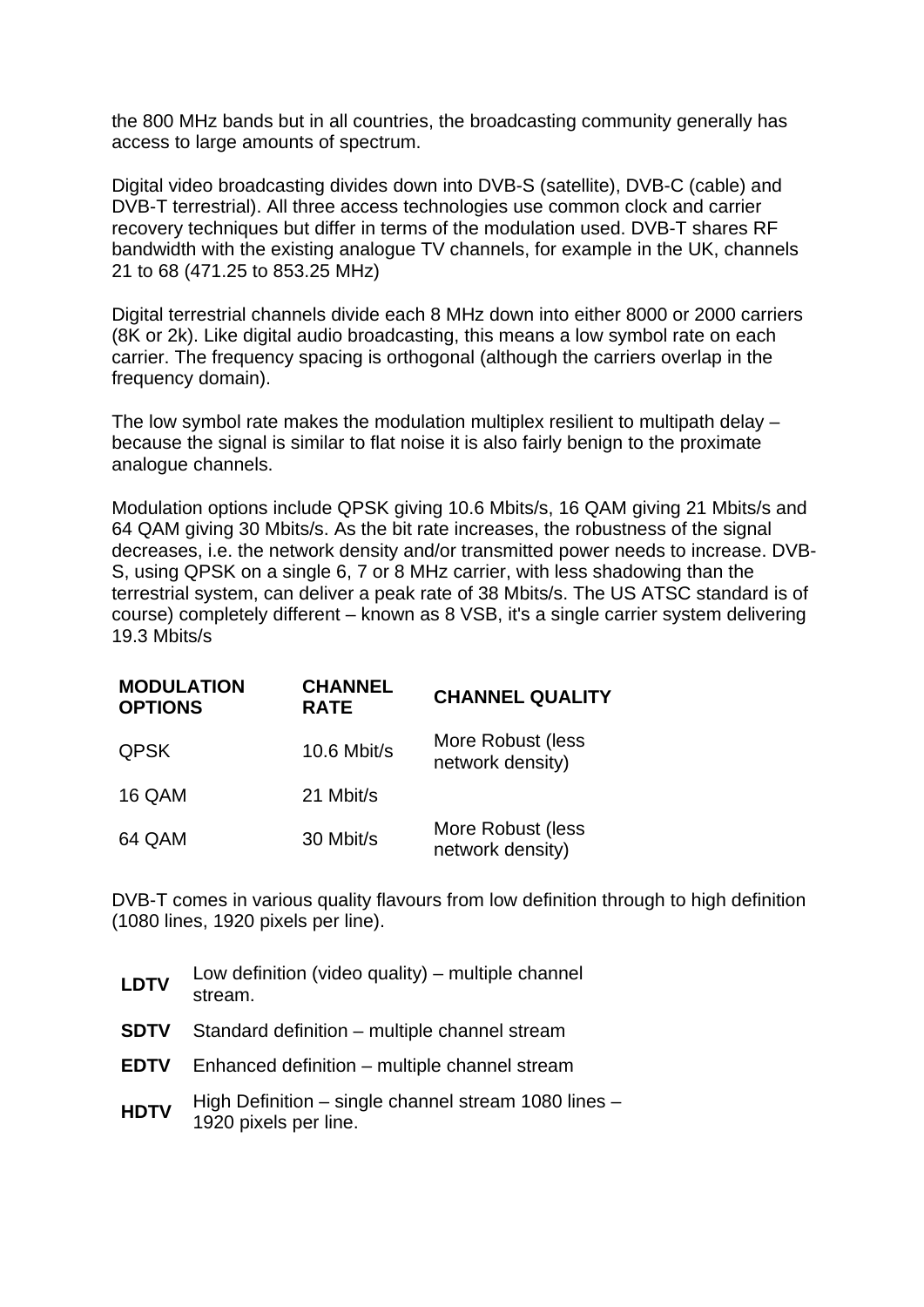#### **MMBD** Multi-media data broadcasting (including software distribution).

However, the high definition signal needs 64 QAM and about 10 to 12 dB additional signal strength (which is why it hasn't happened yet). The following chart gives a comparison of the C/I needed as you move from 16 to 64 level QAM with various channel coding options.

## **"2 K Carrier Comparisons (NTL)**

| <b>Modulation</b> | <b>Code Rate</b> | <b>Failure Point</b><br>(C/I Needed) | <b>Information</b><br><b>Rate(after channel</b><br>coding) |
|-------------------|------------------|--------------------------------------|------------------------------------------------------------|
| 16 QAM            | 1/2              | 12 dB                                | 12 Mbits/s                                                 |
| 16 QAM            | 3/4              | 16.5 dB                              | 18 Mbits/s                                                 |
| 64 QAM            | 2/3              | 20 dB                                | 24 Mbits/s                                                 |

The multi-media data delivery standard (MMBD). covers the delivery of data including software distribution.

Data is divided down into data containers – fixed length containers each containing 188 bytes of data, and compressed using M-PEG2. ATM is used as a switch fabric to carry the M-PEG2 signal between transmitters (at 155 Mbits/s).

Channel coding includes block coding (1/2, 3/4 or 2/3), interleaving and a pilot channel to provide channel sounding to correct for Rayleigh fading – moving objects in the signal path. The intention is to provide longer term support for mobile users (actually the lower bit rate services really work quite well in a mobile environment).

For interactive TV, there is a wide choice of Return Channel options both wireline (PSTN, ISDN, CATV) and wireless (GSM, DECT, DVB-T and LMDS). Note however, that even without a return channel, you can build services that give the illusion of interactivity and information customisation – ie just like teletext, all the available information bandwidth is continuously downloaded to be discriminated in the receiving device.

So what does this mean? It means that potentially there is well over 300 MHz of broadcasting bandwidth available (and over 200 MHz of cable bandwidth for DVB-C)), optimised for the delivery of complex content.

This can be regarded either as a challenge or an opportunity for the cellular network operator. The challenge is that 3G TV effectively disenfranchises the potential value of information content delivery – the broadcasters can do it at lower cost and have better access to 'product' and 'production'. But they don't know where their subscribers are (geographically), I hear you say. Well no, but with a return channel they do.

At the very least, 3G TV will create cross elasticity in the pricing of content delivery